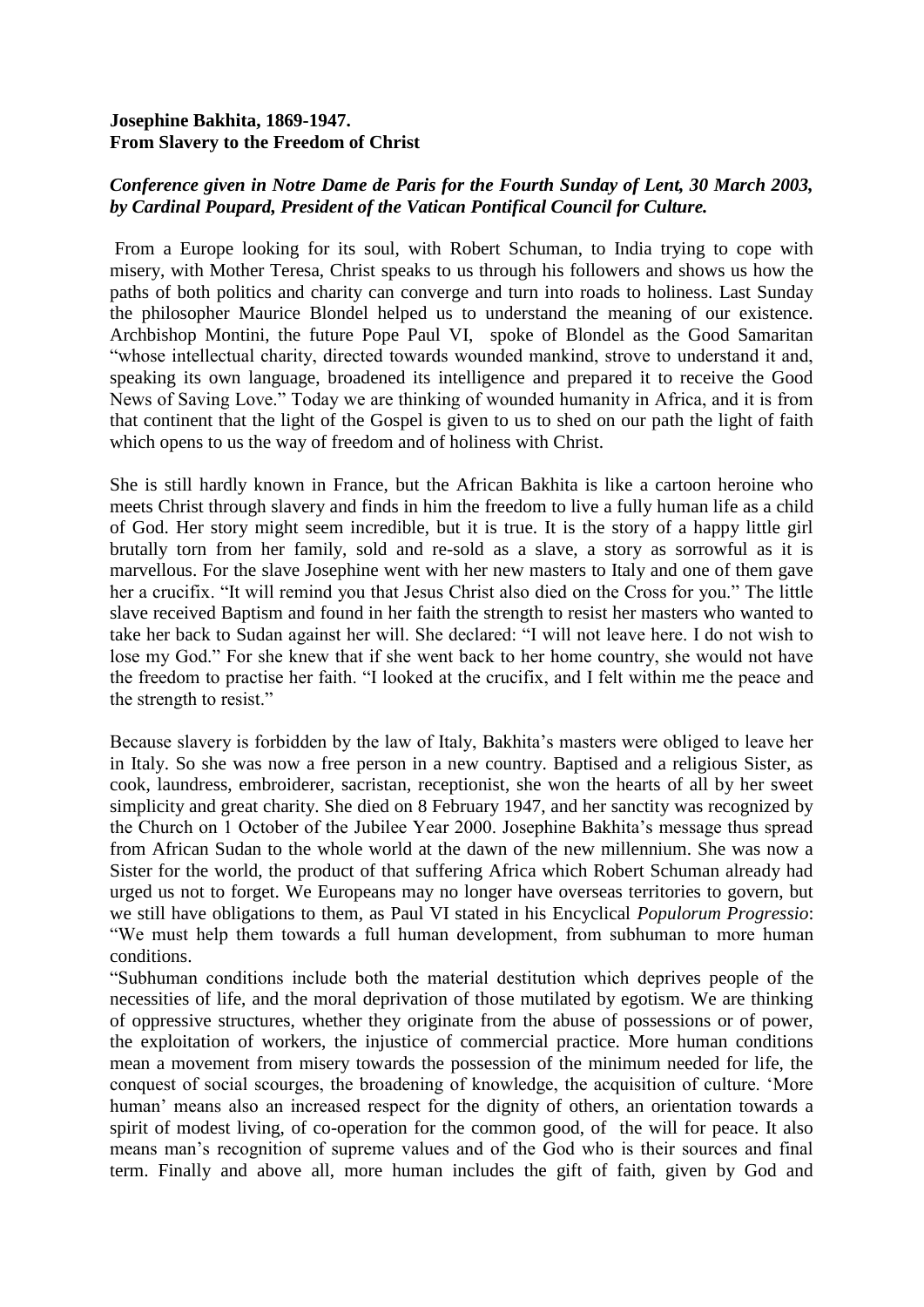welcomed by man, and unity in the charity of Christ who summons us to participate as sons in the life of the Living God, Father of all men."1[1]

The name "Bakhita" means in Arabic "Fortunate", and it was the name given to our saint, with savage irony, by those who dragged her away from her loved ones. This happy Sudanese girl became the unhappy slave. And she has left us an account of her extraordinary adventures which led her from Western Sudan to Khartoum, Genoa, Venice and finally Schio. After being sold to a slave-dealer she escaped but was recaptured and sold to a very rich man and then to a Turkish General. Finally she was ransomed by the Italian consul who took her with him to Italy where she was given to Signora Michielli. This lady was anxious to take Bakhita back with her to Africa, but Bakhita, now twenty, refused. She had come to know Jesus through her contact with Italian Sisters, and, she tells us, "I refused to follow my lady to Africa because I had not finished my preparation for Baptism. I also thought that once I was baptised, I would have no chance of professing my religion in Africa. The best thing therefore was for me to remain with the Sisters."

Eventually she was declared a free person by the King's representative in Venice, and she received the three sacraments of Baptism, Confirmation and Holy Eucharist from Cardinal Domenico Agostini, Patriarch of Venice. She became a happy religious Sister, giving joy to all, a living example of Christ in freedom. The little slave girl had become fully free in Jesus Christ.

The story of her life was written in Italian by Maria Luisa Daguino, and published by the Generalate of the Canossian Sisters in Rome in 1996.2[2] It has now been translated into several languages, including Polish and Russian. She excites our interest as an exploited child, a humiliated woman, and a disinherited African. She also shows us how Baptism opened for her the way of freedom, leading to total consecration to God in the religious life, joyfully lived until death.

Bakhita's native country is now known as the Independent Republic of the Sudan. Christians are numerous in Khartoum, the capital city, but they have always been persecuted. The total population of the country is about twenty million, of whom some one million are Christians. The Archbishop of Khartoum, Gabriel Zubeir Wako, spoke to the Plenary Assembly of the French Bishops of the sufferings of Sudanese Catholics when he addressed them in Lourdes on 6 November 1999.3[3] It is a cry for help from the Bishop of a persecuted people to a world which remains indifferent.

"Christians are continually harassed by the security forces, subjected to constant humiliation, and often made the scapegoat in times of crisis."

<u>.</u>

<sup>1[1]</sup> *Populorum Progressio*, nos. 20-21.

<sup>2[2]</sup> See also the Story of Bakhita written and illustrated by Augusta Curelli, Editions du Signe, Strasbourg, 200; Bakhita, the Slave who Met Christ: texts by Don Roberto Lamita, illustrations by Giorgio Trevisan, Strasbourg, 2000; Bakhita, Inquiry into her Sanctity, Roberto Italo Zanini, St Paul's, Turin, 2000.

<sup>3[3]</sup> Chercheurs du Christ, Centurion, Cerf, Fleurus-Mame, 1999, pp. 95-105.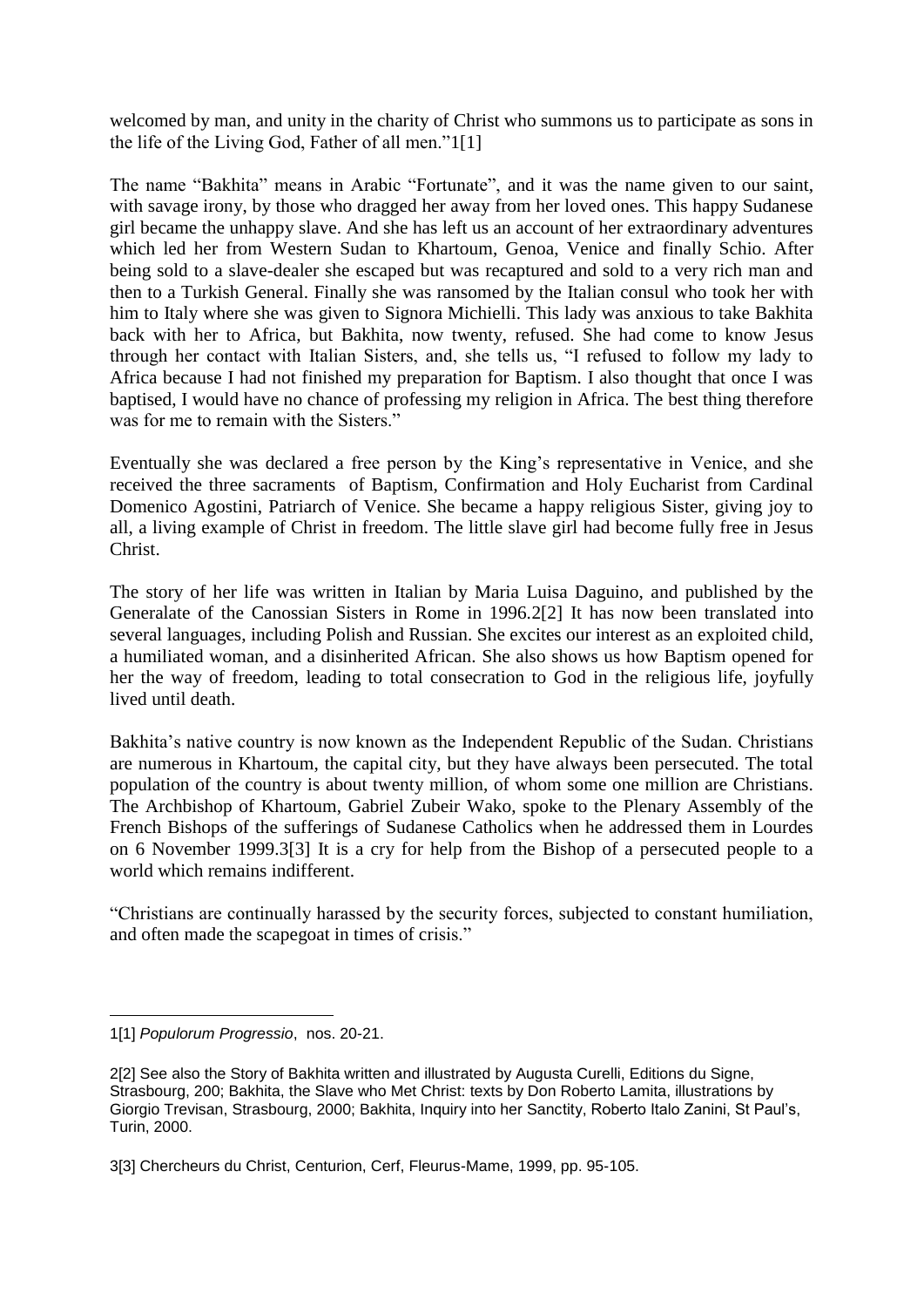"The Church in the Sudan is neither anti-Islam nor anti-government. It is a Church living in a country divided and torn by war which seeks to bear witness to Christ, who will always be a sign of contradiction."

"Since 1995 there has been a systematic destruction of Christian schools and prayer-centres, under the pretext either that they are situated along the path of new urban roads, or that they have been built illegally without planning permission. It is a strange thing that all the new roads should have to pass through our centres. At least twenty-five of our establishments have been demolished in this way. The Church has received no compensation for the demolished buildings, nor any alternative sites."

"Our schools educate 42,826 pupils, most of them children of displaced persons. Since the month of May, we have been struggling to retain these schools. The governor of Khartoum wanted to close them and send the children to state schools instead. The government recently issued a statement saying that they never had any intention of taking our schools, but we are nevertheless continually harassed by unannounced inspections, sometimes carried out by armed soldiers or security officers. The principal targets of all this harassment are the personnel of the schools, the schools themselves, and the rights of ownership to the land. Another source of anxiety is the frequent use of armed police and soldiers to harass the Church. I was arrested by a detachment of at least fifteen armed men who entered my house by climbing over the fence. Father Hilary was arrested by about ten armed men. Father Gilles was expelled, with an armed escort. The Catholic club was confiscated by two lorry loads of armed men. The same methods of intimidation are being used against our schools."

"The present regime has made Islam its principal programme and the programme involves all the organs of the State, political, judicial, executive, legislative, economic, social. The problem however is not simply that of religion. There is also the government system which suppresses basic human rights and uses repressive measures, including secret imprisonment, summary executions, torture in detention, imprisonment without trial. There is also the whole machinery of intimidation, designed to operate outside the law."

"We must not confuse political problems created by governments with the attitude of ordinary Muslims. In the Sudan, Muslims and Christians live and work side-by-side. It is at least partly true to say that tolerance and mutual respect are generally speaking characteristics of Sudanese culture. The spirit of good neighbourliness is also part of the tradition of most of the tribes. Left to themselves, without political pressure, there would be no grounds for accusing the Sudanese of mutual persecution."

"In spite of all, the Church struggles to continue its mission. Our priorities are evangelization and adult catechesis."

"We wish to appeal to all the Bishops of France and to all those here present to pray for us. Ask your faithful to pray for my country and its people and to make sacrifices for them. We ask you to speak in our name and work for the establishment of a peace based on dialogue and respect for human rights in the Sudan."

Sudan is an immense country covering almost the whole of the Nile basin. After the Romans had made themselves masters of Egypt, they began to cast jealous eyes on the Sudan, but Nero's envoys reported that the country was too poor to be worth conquering. Later on however the Arabs were of a different opinion, and in the seventh century, also after the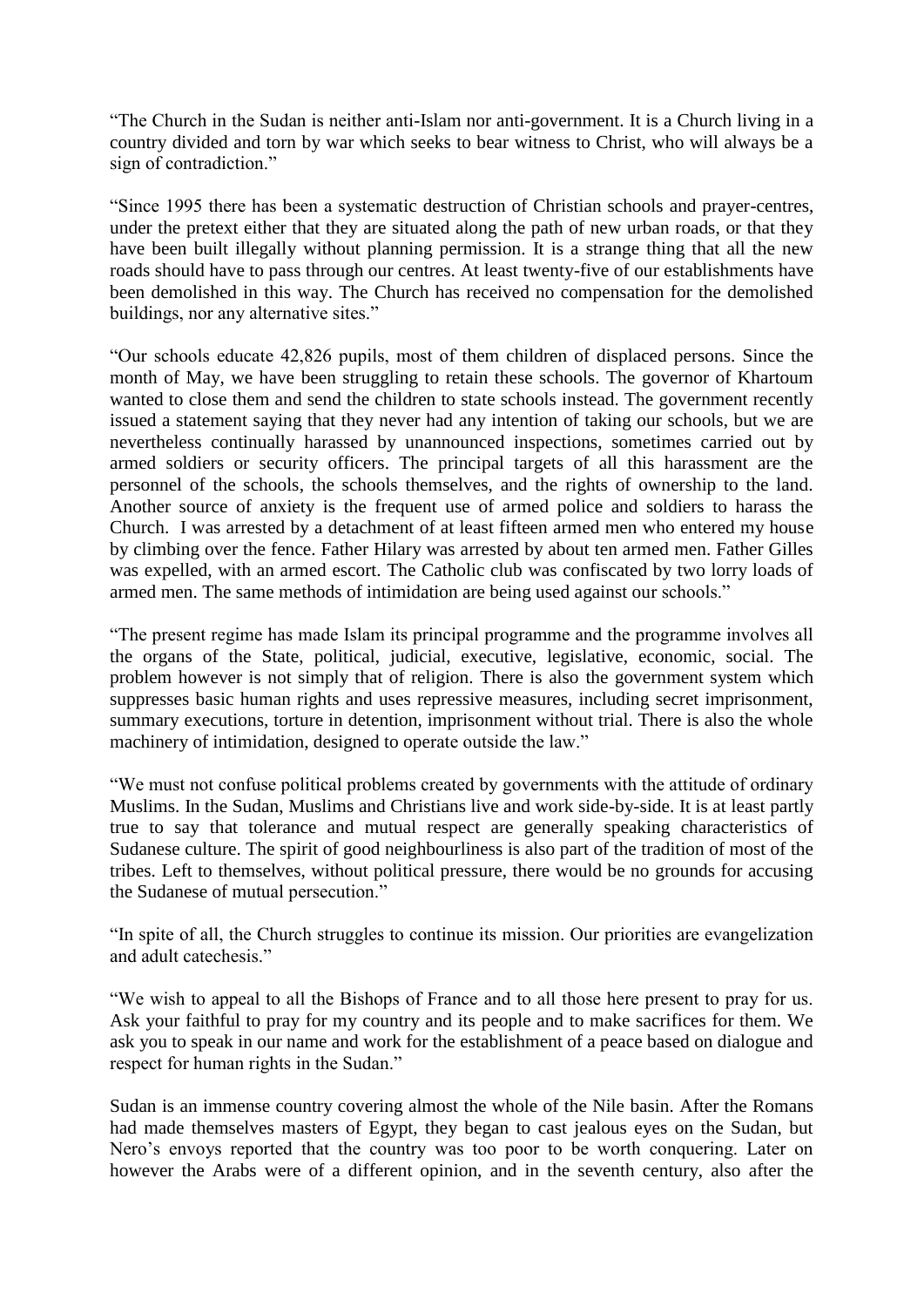conquest of Egypt, they advanced as far as Nubia and began systematic slave-trading. In the nineteenth century, Mohamed Ali Khedive, viceroy of Egypt, and his son Ibrahim abolished the old chieftainships. When Great Britain was planning to mount an invasion from Egypt, Mohamed Ahmed the Mahdi, the so-called envoy of God, carried out a wholesale programme of destruction of Catholic missions, imposing the Islamic law on everyone and giving the imprisoned missionaries, men and women, the alternative of conversion to Islam or death. All opted for death, and they died in prison of misery or disease. The Mahdi's Holy War had been victorious. Sudan had been conquered, the Church was in ruins. The population was helpless in the face of slave-traders who descended on villages and carried off men, women and children to be sold as slaves, in defiance of international treaties and with total lack of respect for any human rights. "The fact is," wrote Bishop Comboni from El Obeid, "the Islamic government pays only lip-service to the 1856 treaty of the Congress of Paris. In Central Africa, slavery remains as flourishing as ever, but the cries of the victims are never heard far away in Europe. The desolation continues and will continue for a long time."

We may hear what Bakhita has to say. I summarize her account, while preserving its original freshness.

"My family lived exactly in the middle of Africa. I was very happy and had no acquaintance with suffering. I was about nine years old when one morning I was walking in the fields with my friend, some distance from my home. Two strange men, both armed, suddenly leapt out of a hedge in front of us. One of them took me roughly by the arm, drew a huge knife from his belt, and told that if I cried out I would be killed. In fact I did cry for help to my father and mother, in indescribable anguish, but no one could hear me. One of the men pushed me into a filthy hut full of tools and locked the door. I stayed there for more than a month. I still remember those hours of agony. I felt that my heart would burst."

Finally Bakhita was sold to a slave-dealer and she walked in a column for eight days, across woods and mountains, valleys and deserts. The men were in front with the women behind. They were tied together with a heavy chain locked round their necks, causing great bleeding sores. Bakhita was then dragged with her friend to the slave-market and locked in a hut. One day their warder came and took the chains off their legs, telling them to strip ears of maize and give the food to the mule. Having perhaps other things on his mind, the warder forgot to close the door when he left, and the two girls fled, with the maize in their hands.

"We spent the whole night running and panting. Sometimes we heard the roaring of wild beasts in the dark, and we climbed trees to save ourselves."

Finally the girls were recaptured and sold to an Arab chief who flew into a rage at the slightest lack of attention.

"He threw me on the ground and kept kicking me before leaving me half-dead."

"Three months later, I was sold to a new master, a General in the Turkish army. We were whipped mercilessly. I doubt if in three years I passed a single day without fresh wounds. The General had a daughter, and when she discovered that I had run away from my previous master she put a heavy chain on my feet which I had to wear for over a month. I was scourged by two soldiers, and the sticks tore the flesh from my thighs, leaving a long furrow which prevented me from walking for several months.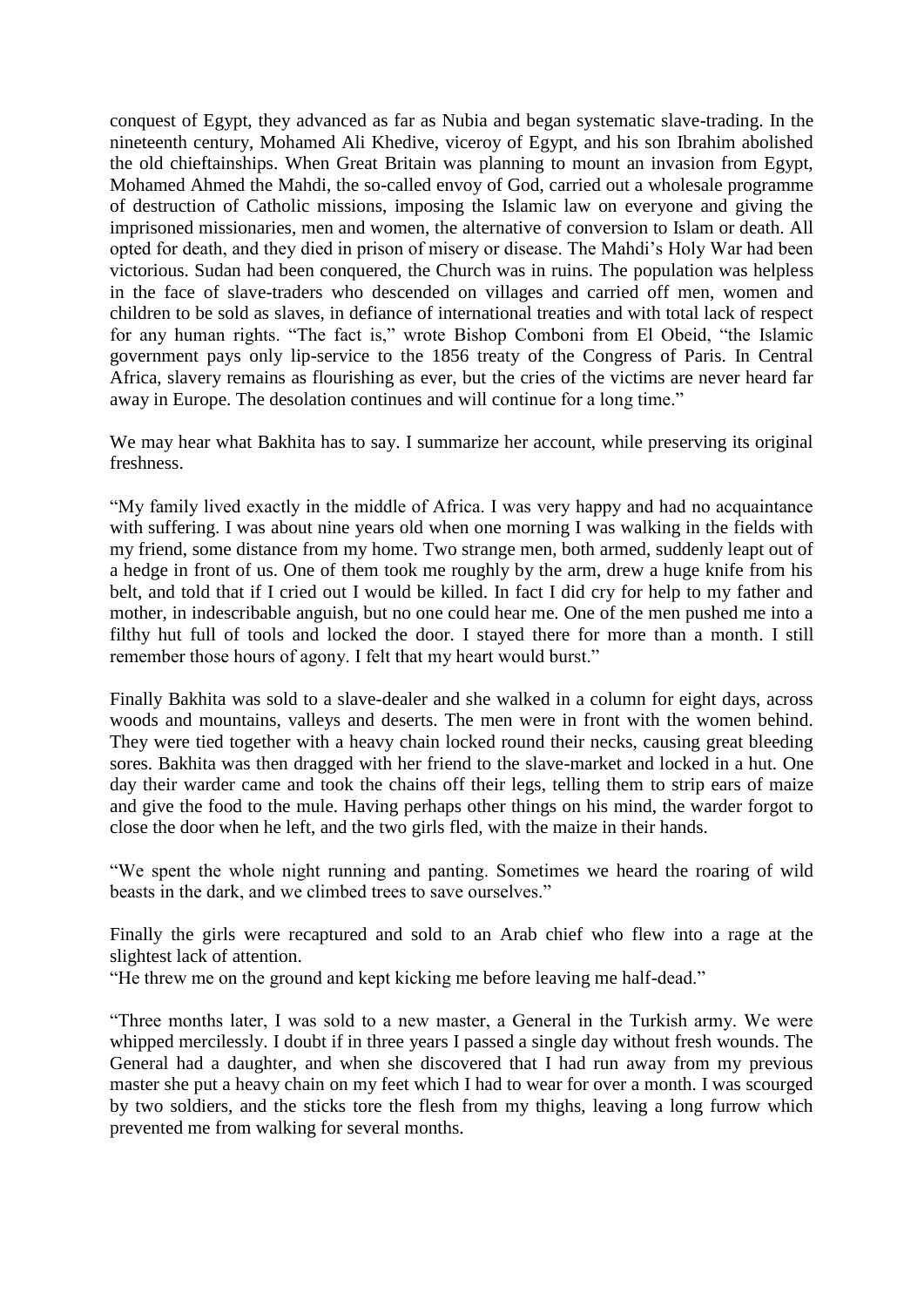"But the worst was still to come. With the whip waiting if I resisted, I was tattooed with six marks on the chest, sixty on the stomach, and forty-eight on the right arm. I thought I was dying, especially when the woman tattooist rubbed salt into the wounds. I was bathed in blood and had to remain lying down on a mat for more than a month, with no piece of cloth to wipe the liquid continually oozing from the wound which the salt had left half open. The reason I did not die can only have been that the Lord was miraculously preserving me for 'better things'.

Threatened by the Mahdist rebellion, the Turkish general took flight and Bakhita was sold to the Italian consul. She had been enslaved for ten years, and now for the first time she was given clothes and began to live a more human life. After two years, the consul was recalled to Italy:

"I do not know how it was, but when I heard the name 'Italy', whose beauty and charm I did not know, I felt in my heart a strong desire to follow my master. It was God who wanted it. I would soon understand."

Once in Genoa, the consul offered Bakhita as a present to the Michieli's, friends of his who had a big hotel at Suakin. That meant going back to Africa for another nine months. Signora Maria Tuurina Michieli became fond of Bakhita and brought her back to Italy with her daughter. When she had to leave again on business, she left both her daughter and Bakhita with the Canossian Sisters.

At this point, Signor Illuminato Checcini enters the scene. He was Madame Michieli's manager, an upright man with a heart of gold, and he gave Bakhita a silver crucifix.

"When he made me this gift, he kissed it devoutly and explained to me that Jesus Christ was the Son of God who died for us. I do not know why it was, but a mysterious force led me to hide this crucifix in case the Signora should take it from me. I was entrusted with Madame's daughter to Sister Maria Fabretti, who was in charge of the instruction of catechumens. When she learned that I not only wished to be a Christian but had come there precisely with that intention, she rejoiced with all her heart."

Bakhita continues her story in moving words:

"These holy Sisters instructed me and enabled me to get to know the God whose presence I had felt in my heart from my childhood, without knowing who He was. I remembered how, on seeing the sun, the moon, the stars, and the beauties of nature, I would say to myself: 'Who could be the Master of all these beautiful things?' and I had a great desire to see Him, to get to know Him, to worship Him. Now I knew him. Thank you, thank you, for God!"

In this moving testimony, Bakhita shows us how in the complete destitution of her personal journey, in spite of her agony, through all the miles of the forced march, she never lost her extraordinary peace of soul. In all her account of her sufferings, there is no word of hatred or of resentment against those whom one can hardly consider other than her executioners. Later on, when she was invited to tell her story, she would say:

"All through my life, the Lord has always been good to me. My whole life has been a gift of God. If I met these slave-traders who captured me, even those who tortured me, I would kneel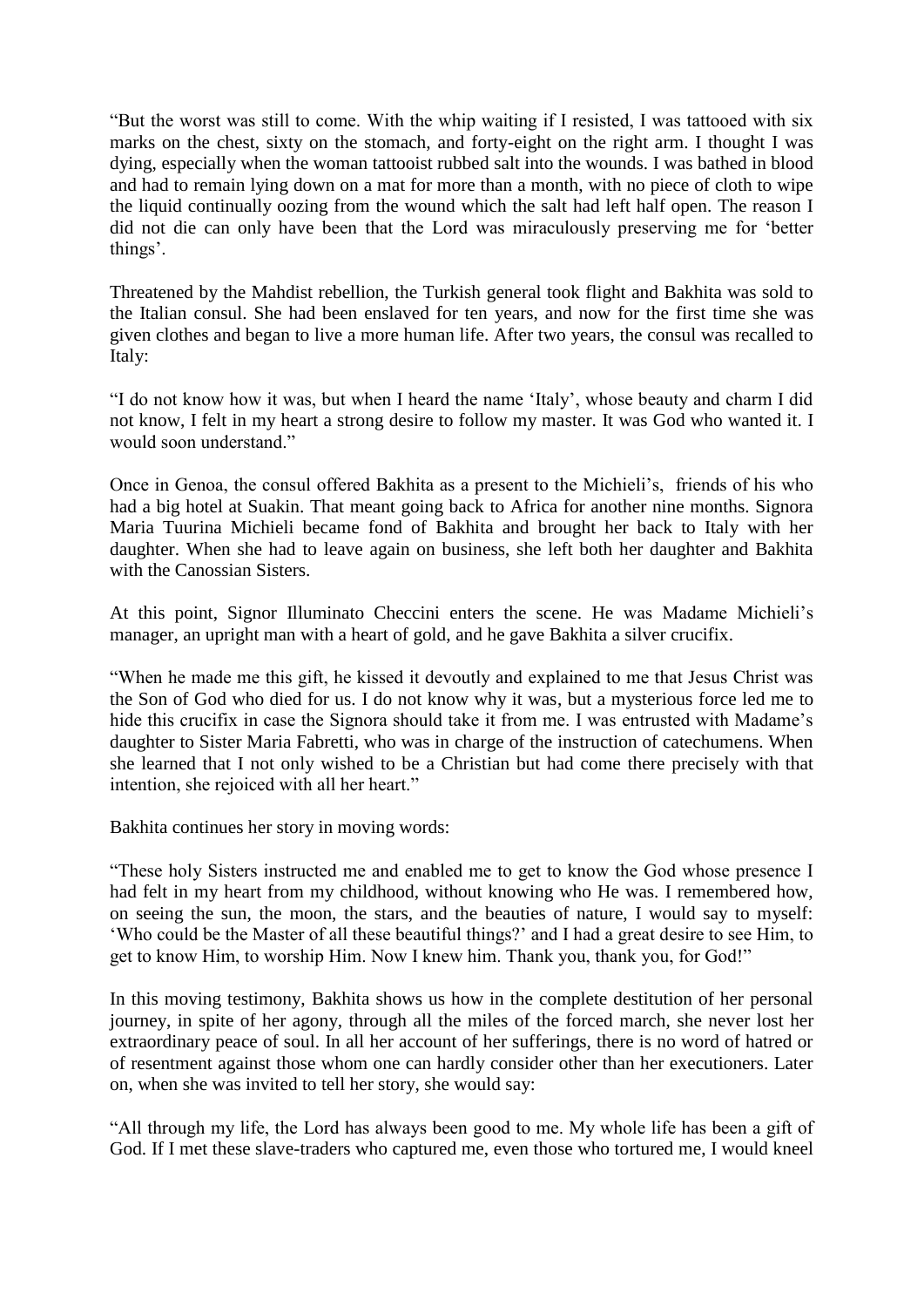down to kiss their hands. For, without them, I would never have become either a Christian or a religious."

When I read these moving confidences of Bakhita, I cannot help thinking of my dear and venerable friend, the Vietnamese Cardinal Nguyên Van Thuân, whom the Lord called to himself last September. On 24 April 1975 Pope Paul VI had appointed him coadjutor Archbishop of Saigon, on the eve of that city's conquest by Hô Chi Minh. As this Archbishop told me himself, on the 15 August of that same year he was dragged brutally to the government headquarters and spent the next thirteen years in detention, nine of them in solitary confinement. Part of the time he spent under electric light night and day, and at others times he was in complete darkness, also for night and day, the aim being to break his spirit by breaking the rhythm of time. But he was never broken. There was never any question of a trial. During the last years, we were neighbours on the same landing in Rome, and I heard from him many times the story of his arrest, his detention, his ingenuity in obtaining a little wine, under the pretext of medicine for the stomach, in order to celebrate the Eucharist. He was a man of unshakable patience and gentleness, able, with the strength of God, to convert successive warders. They used to say to him, "How can you say that you love us after all the suffering we have inflicted on you?" His only reply was a gentle smile, and in Rome too he continued to wear, as his cardinal's pectoral cross, the little wooden cross and the chain made from the electric wire in his cell. I often asked him about the barbarities of his tormentors, but I never heard from his lips a word of hatred or of revenge or even complaint. Like Bakhita, he found the strength of Christ in the prayer of Jesus on the Cross: "Father, forgive them, for they know not what they do."

Like Cardinal Farnçois-Xavier Van Thuân, and like the little Bernadette of Lourdes, Bakhita found it painful to talk about herself. But she did it for the glory of God and to exalt the power of the one who had made her know salvation. Sister Giulia Campolongo knew Bakhita when she was herself a boarding-school pupil. "When she spoke to us of the most tragic events, she never lost the expression of peace and tranquillity which was her characteristic. She did not know the meaning of the word enemy." When she entered the religious life, any time left over from her duties as doorkeeper, cook or laundress she spent in prayer in the church. When she was asked what she was thinking about during these hours of prayer, she would reply:

"I meditate on the life of Jesus Christ, so that I may always know and love him better, and help others to know and love him.

"She often spoke to us of our Guardian Angel, and told us that he was our guide and we must follow him and never make him sad."

"She told us that our Reverend Mother Superior had invited her to tell us something about her life as a slave. She said that remembering these episodes made her appreciate more and more the great gift which God had given her in choosing her as His spouse. Later on she would say: There are things which only the Lord has seen. One can neither speak of them nor write of them"

In all this lapidary simplicity we see a soul remarkably open to what she called "the better things" which happened to her before her Baptism and in which she perceived the mysterious action of the Spirit who wishes all men to be saved.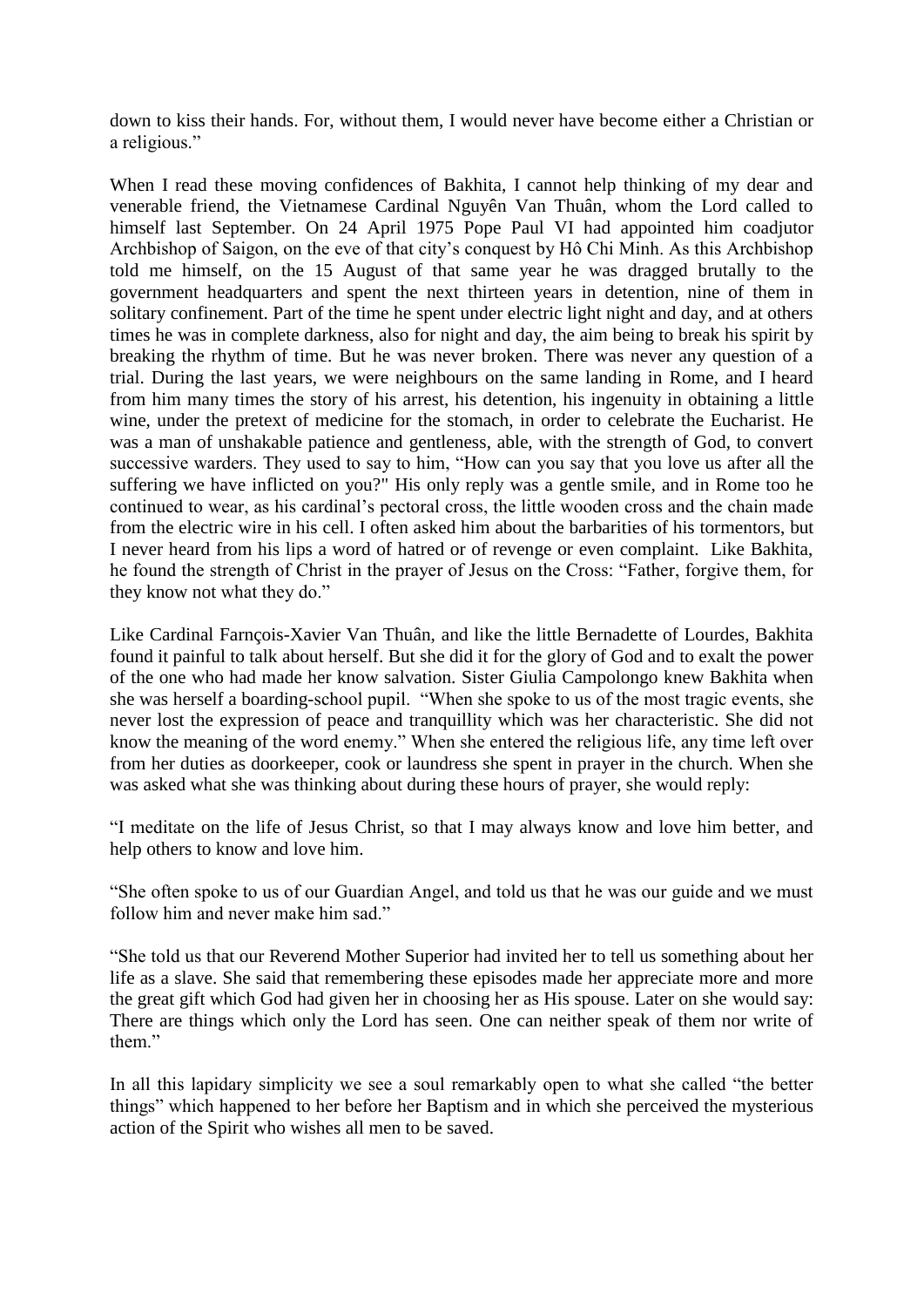When she was a happy little girl in the midst of her family, she contemplated heaven and the beauties of nature and felt a burning desire to know the author of all these marvels and to worship him. We think of the words of Augustine: "You have made us for yourself, O Lord, and our heart is restless until it finds rest in you."4[4] Bakhita found him, and she offered Him thanks in all the simplicity of her fresh heart: "Now I knew Him. Thank you, thank you, my God."

This voice from Africa echoes Francis of Assisi's Hymn of Creatures which in turn recalls the cry of the Psalmist:

## **The heavens are telling the glory of God;**

And the firmament proclaims his handiwork. Day to day pours forth speech, and night to night declares knowledge. (Ps 19, 1-2)

O Lord, our God, How majestic is thy name in all the earth! Thou whose glory above the heavens is chanted By the mouths of babes and infants, Thou hast founded a bulwark because of thy foes, To still the enemy and the avenger. When I look at the heavens, the work of thy hands, The moon and the stars which thou hast established: What is man that thou art mindful of him, and the son of man that thou dost care for him? Yet thou hast made him little less than God, And dost crown him with glory and honour… O Lord, our Lord, How majestic is thy name in all the earth! (Ps 8)

Pope John-Paul II canonized our little Bakhita on 1 October 2000, thus offering her to us as a model of holiness.

If we are not careful, the wonders of modern scientific discoveries and of technological progress, the growth of the human sciences and of urbanization, can obscure our vision as believers and lead us into a scientific positivism which claims that science can do everything and the hypothesis of God is therefore no longer needed. It is salutary, after listening to the philosophical analyses of a Maurice Blondel, to rediscover the open-eyed wonder of little Bakhita looking at the stars of heaven. Both of these Christian people provide us with an antidote against modern scientism, the science which recognizes no frontiers. "The positive sciences are not sufficient," repeated the philosopher of Aix, "because they are not sufficient." As believers, we trust like Blondel in the power of reason, while like him too we rely on faith. We do not limp between two antagonistic systems, but we go ahead with confidence, standing solidly on both of our legs. Science can have nothing to tell us about the origin of things, any more than faith can tell us about the mechanism of the material world. For science, knowing means explaining. For faith, it means loving. We are all searching for truth and love, and we need them both, the love of truth and the truth of love. It is love, the poet Dante tells us, which

<sup>4[4]</sup> Augustine, Confessions, Prologue, 1,1. Gallimard,1998, p. 781.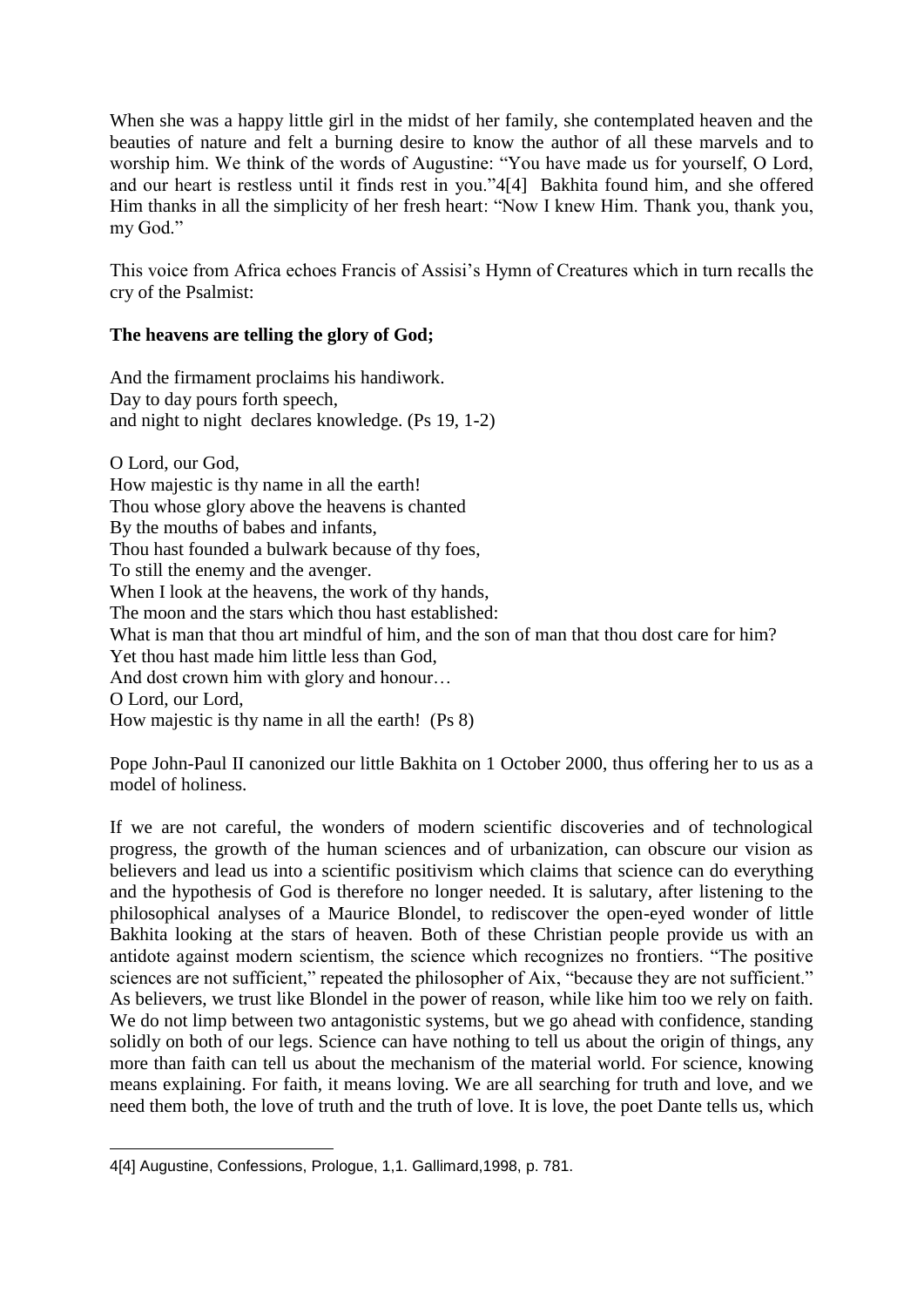moves heaven, earth and stars. Bakhita offers us the same message. Science cannot remove the mystery dimension from the universe but it rather invites us ever more to worship its Creator, thanks to those thinkers who, led by the hand of God, continue their humble and persevering effort to penetrate the secret of

things. 5[5] Faith and reason, Pope John-Paul II tells us, are the two wings which enable the human spirit to rise up to the contemplation of truth.6[6] Bringing into harmony the values of science and the values of conscience is the great moral challenge facing the coming generation.7[7]

### **From Slavery to the Freedom of Christ**

In 1462 Pius II described slavery as the great crime, the *magnum scelus.* It was of this crime that Bakhita was the victim, and it is still alive and well in Sudan, as we were reminded in *La Croix* of 12 August 2002. After twenty years of war which produced two million dead and four million displaced persons, and during which animists and Christians were the object of persecution, we have the right to our identity as Africans, as Christians, as animists, cried Bishop Paride Taban, President of the Episcopal Conference of Southern Sudan, which is struggling to retain this threatened and persecuted identity. The terrifying struggle in the land of Bakhita is our struggle too, for it is a struggle for the rights of human beings, black or white, my neighbour, my brother, for the liberation of men sunk in slavery, whether as traders or purchasers. Pope John-Paul II spoke of this anthropological tragedy in Korea on 22 February 1992: "It is time that this sin was confessed in truth and humility, for it is a sin of man against man and of man against God."8[8] Historical reflection on slavery and on the damage it has done in Africa and elsewhere is salutary and necessary. But we must not forget the modern version of slavery which, with all the horror of the old barbarity, still oppresses, offends and humiliates the human person, created in the image and likeness of God. There is still much to do, especially in centres of education, to offer to Africans and to all men of the third millennium an integral development, based on respect for the human person, interracial acceptance and openness to other cultures. In particular African women have to be rescued from the humiliations and murders of which Bakhita was the victim before she was able to thank God for her liberation. For love of us, Christ took on himself the condition of a slave and knew death. But with the whole Church we sing with joy in the Paschal Liturgy that the Master of Life has died, but now lives and reigns.

We have seen how Bakhita, in her determination to remain faithful to Christ in all liberty, refused to accompany her mistress. "I do not wish to lose my God." She involved all the authorities, down to the Patriarch of Venice and the King's representative. "The latter declared that since I was in Italy, where there was no buying and selling of slaves, I was entirely free. It was God Himself who gave me this strength of purpose, because He wanted me for Himself alone. I received Baptism with a joy which only the angels could describe. They called me 'Josephine Margaret Bakhita', which in Arabic means 'Fortunate'."

<sup>&</sup>lt;u>.</u> 5[5] Cf Gaudium et Spes, 36, 2.

<sup>6[6]</sup> In Fides et Ratio, 14 September 1998.

<sup>7[7]</sup> Cf Paul Poupard, Après Galilée. Science et Foi: nouveau dialogue, DDB, 1994..

<sup>8[8]</sup> Documentation Catholique 1992, p. 325.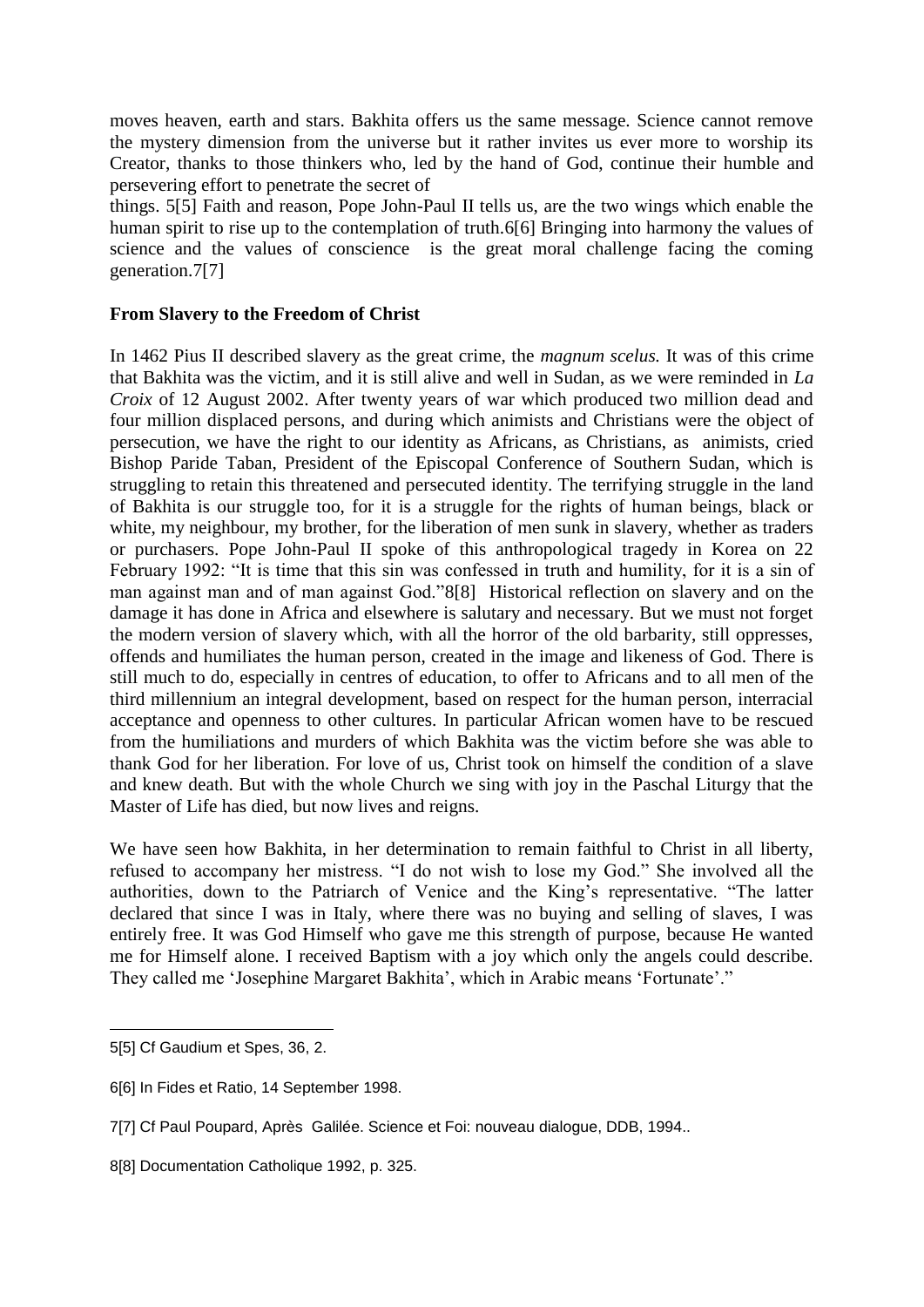Cardinal Giuseppe Sarto, who was later to become Pope as Pius X, questioned the young postulant for the religious life and declared to her: "Pronounce the holy vows without fear. Jesus loves you. Jesus wants you. Love him and serve Him always, as you have done up to now."

"Since that day," Bakhita tells us, "fourteen years of religious life have passed, and every day I have come to appreciate more and more the goodness which God has shown to me…I have been completely free. God made me strong because he wanted me to belong to him by Baptism and religious profession."

So Bakhita the slave became the model of a free faith. This is Bakhita's most important message for our times, just as it is also the most difficult to understand in our fractured postmodern culture still thirsting for freedom. For us Christians of the third millennium perhaps the most urgent and the most fascinating challenge facing us is how to convince our contemporaries, and especially young people, that freedom is not the same thing as a permissiveness which ends up in nihilism. True freedom spreads out into the gift of love given and received, lived and cultivated like a tender plant.9[9] Freedom, beautiful freedom, is the great ideal which everyone sings about, carved in stone at the entrance to our public buildings. Freedom, equality, fraternity, we chant; but it was Henri Bergson who pointed out that only the last of this trio, fraternity, could reconcile the other two. "Theoretical democracy proclaims freedom, demands equality, and reconciles these two warring sisters by reminding them that they are sisters in virtue of fraternity." Solidarity, we say, Solidarnost in Polish. John-Paul II warned his compatriots against a false ideology of freedom and the noisy propaganda of liberty which preaches a liberty without either truth or responsibility.10[10]

The word freedom may be magical but it is also ambivalent, like all the great human values. Born out of the purity of the image and likeness of God, it is obscured by man's sin, continually surfacing afresh since its appearance in our first parents in the Garden of Eden in Genesis, but finally set free by the free gift of Jesus, son of God and of the Virgin Mary, who died on the Cross to give us life.

The perverted freedom of the African slave-trader destroyed the happy freedom of the little Bakhita and imprisoned her in slavery. The freedom of the slave-trader is the freedom of the free fox in the free hen-house. Father Lacordaire, the great preacher of Notre Dame, expressed it in lapidary terms: "When it comes to a struggle between the strong and the weak, it is freedom which oppresses and the law which sets free."

We can certainly acknowledge with gratitude the achievements of our social legislation, so often the fruit of bitter struggles, while recognizing too that such achievements are far from being universal. I remember the tribute which Pope John-Paul II paid to our social legislation which he saw as one of the fruits of the Gospel. It was in 1980 at the airfield of Le Bourget to which I had accompanied the Holy Father in a helicopter after welcoming him to the Institut Catholique early on the morning of 1 June.

<sup>9[9]</sup> Cf Paul Poupard, Nouvelle Europe. Reconquête de la Liberté et Défi du Libéralisme. Mame, 1993.

<sup>10[10]</sup> Homily in Cracow 18 August 2002, Documentation Catholique 6 October 2002, p.827.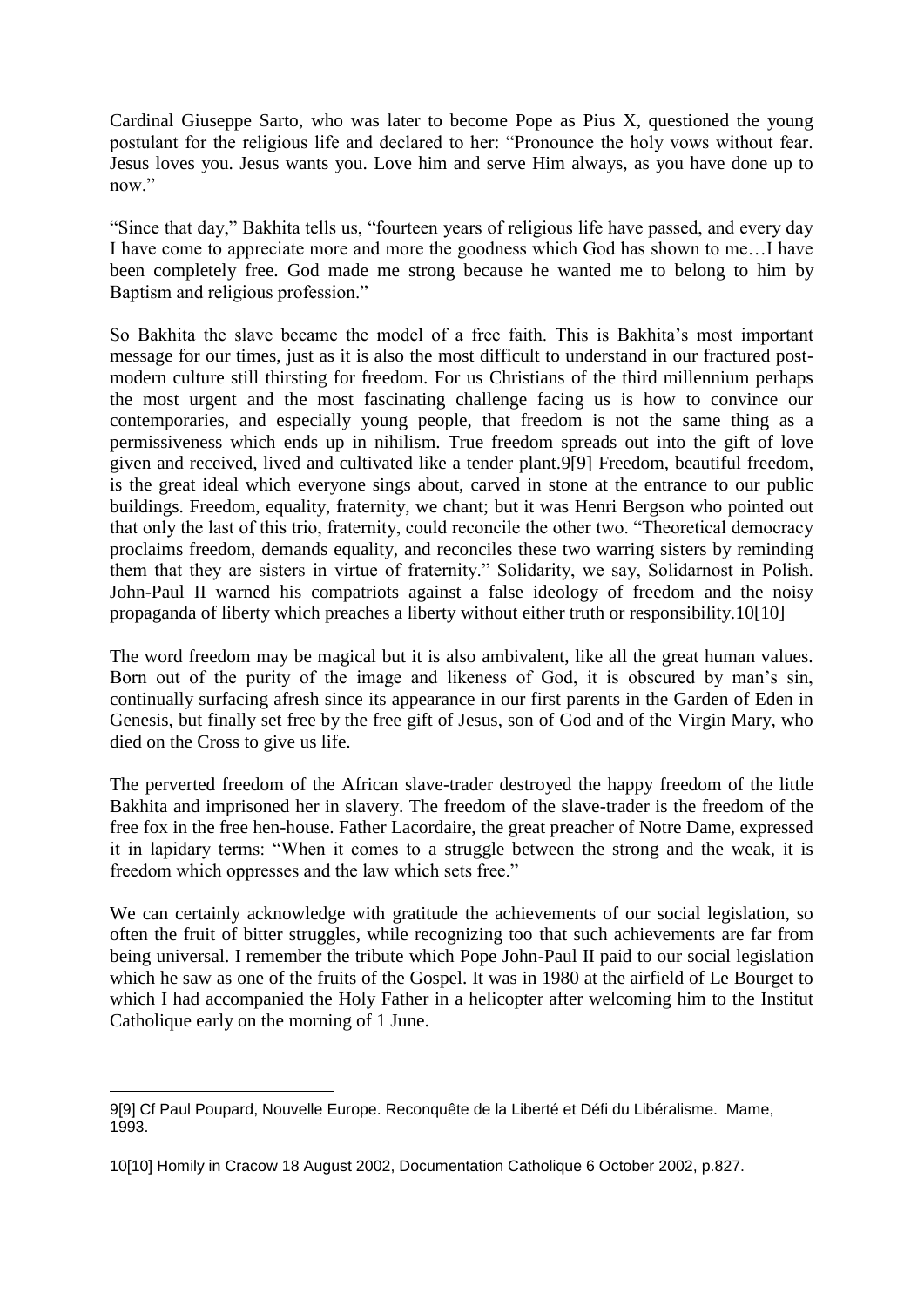"We know how much the sons and daughters of your nation have contributed to our understanding of man and to the formulation of his inalienable rights. The ideas of freedom, equality and fraternity have deeply marked your history and your culture. These are at bottom Christian ideas, even if those who first formulated the ideal restricted their vision to man and did not associate it with an alliance between him and eternal wisdom. For ourselves, God's wisdom is the basis of all culture and of all truly human culture."11[11]

As St Paul wrote in letters of fire, Where there is the Spirit of God, there is freedom. The Gospel message is a message of liberation. Ancient Christianity owed some of its extraordinary dynamism to its strong affirmation of freedom. The authentic evangelical distinction between the temporal and the spiritual includes the distinction between the State and the Church. It means recognizing the legitimacy of the political kingdom while rejecting its totalitarian claim to be the ultimate reality, a claim already vigorously rejected by the first generation of Christians in the last book of the Bible, the Book of Revelation. We might think too of Antigone, in her pious innocence, standing up to Creon and paying with her defenceless life for her refusal to accept the impious claim of totalitarian power.

In our day we have seen other examples of defenders of human dignity against the arrogance of the police state. We think of people like Sakharov and Solzhenitsyn, and of all those others, believers or non-believers, with whom I was commissioned by Pope John-Paul II to institute a dialogue. We are on the side of all those who oppose the dehumanising tendencies which are so often hiding behind dominant cultures. The confrontation between the religious vision of the world and the agnostic or even atheistic vision is a feature of the modern scene, but common ground can be found in a loyal and respectful recognition of the essential rights of conscience of every man and woman on earth. Human rights are as indivisible as the Republic itself. Christians see these rights as dictates of conscience, the universal moral teacher of mankind. There is still much to be done, in Africa and elsewhere, to give to all that access to freedom which the little Bakhita so appreciated, and especially to that freedom of belief which is the guarantor of all other freedoms.

From the very beginning of his pontificate, Pope John-Paul II has insistently urged all the members of the international community to respect human rights. In his first Encyclical, *Redemptor Hominis*, he spoke with the strong convictions generated in his tragic Polish experience of a totalitarian regime:

"Among these rights are very properly included religious freedom and freedom of conscience. The Second Vatican Council considered especially necessary the preparation of a fairly long declaration on this subject. This is the document called *Dignitatis Humanae*, in which is expressed not only the theological concept of the question but also the concept reached from the point of view of natural law, that is to say from the 'purely human' position, on the basis of the premises given by man's own experience, his reason and his sense of human dignity. Certainly the curtailment of the religious freedom of individuals and communities is not only a painful experience but it is above all an attack on man's very dignity, independently of the religion professed or of the concept of the world which these individuals and communities have. The curtailment and violation of religious freedom are in contrast with man's dignity and his objective rights. The Council document mentioned above states clearly enough what the curtailment or violation of religious freedom is. In this case we are undoubtedly

<sup>11[11]</sup> John-Paul II, "Que fais-tu de ton Baptême?" Centurion 1980, p. 139.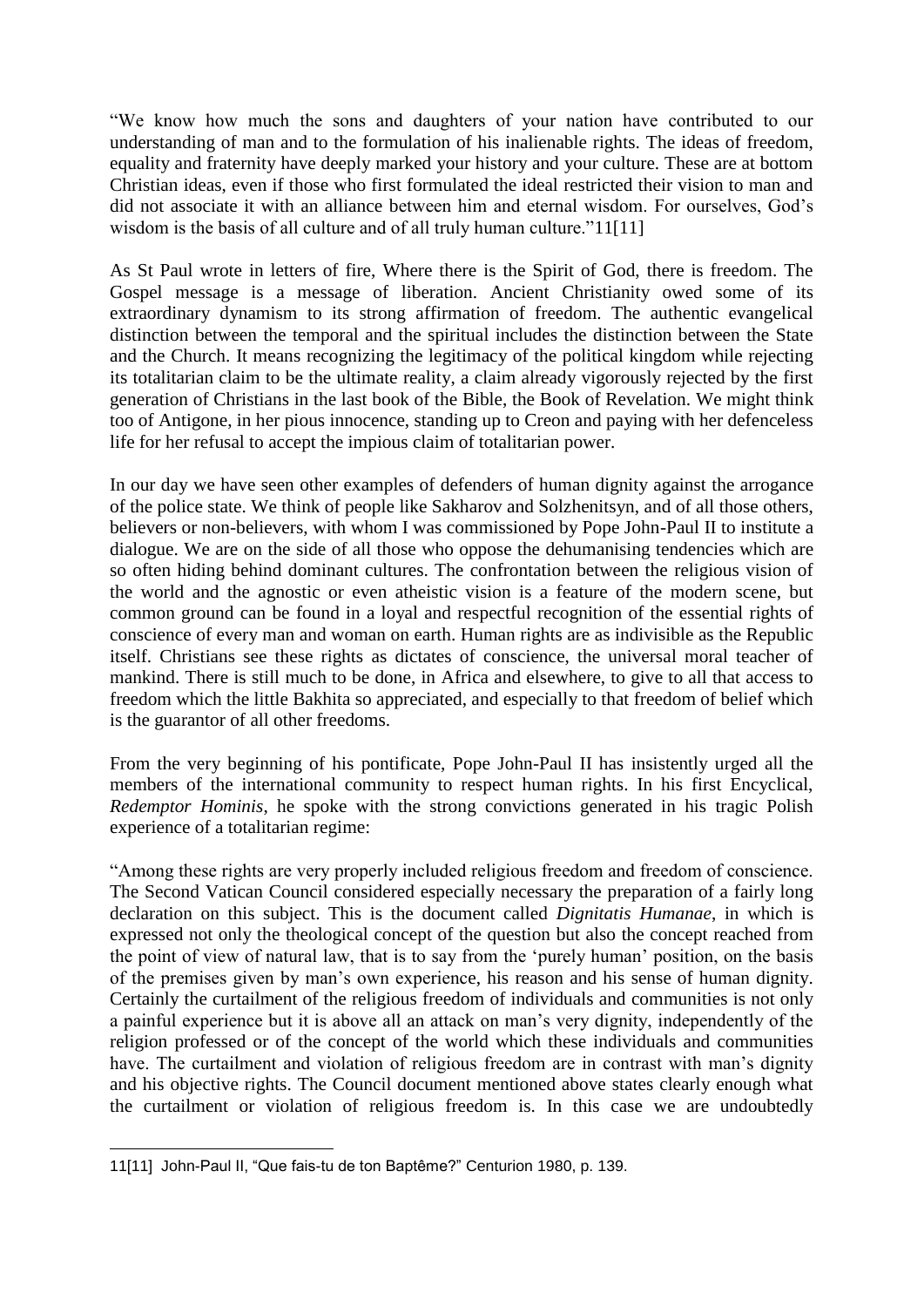confronted with a radical injustice with regard to what is particularly deep within man, what is authentically human. Indeed, even the phenomenon of unbelief, a-religiousness or atheism, as a human phenomenon, is understood only in relation to the phenomenon of religion and faith. It is therefore difficult, even from a 'purely human' point of view, to accept a position that gives only atheism the rights of citizenship in public and social life, while believers are, as though by principle, barely tolerated or are treated as second-class citizens or are even – and this has already happened – entirely deprived of the rights of citizenship.

Even if briefly, this subject must also be dealt with, because it too enters into the complex of man's situations in the present-day world and because it too gives evidence of the degree to which this situation is overburdened by prejudices and injustices of various kinds. If we refrain from entering into details in this field in which we would have a special right and duty to do so, it is above all because, together with all those who are suffering the torments of discrimination and persecution for the name of God, we are guided by faith in the redeeming power of the Cross of Christ. However, because of my office, I appeal in the name of all believers throughout the world to those on whom the organization of social and public life in some way depends, earnestly requesting them to respect the rights of religion and of the Church's activity. No privilege is asked for, but only respect for an elementary right. Actuation of this right is one of the fundamental tests of man's authentic progress in any regime, in any society, system or mileu."12[12]

Little Bakhita, guided by Providence, was obliged to leave her native country in order to find freedom of belief, and indeed in the first place any freedom at all. We may think of all those legions of brothers and sisters of ours, especially in Africa and Asia, who are deprived of freedom, and not only of freedom of belief, and who are often waiting for God, "groping after Him" in the word of St Paul, by following their right conscience with generosity and love. The astonishing life of Bakhita sheds a marvellous light on all those persons who do not know God, as she put it, but who are faithful to Him in following their right conscience and find in him joy in its fullness when finally they meet Him. Bakhita did not need to go in search of God. He was already present in her heart. "You would not be looking for me, if you had not already found me." This little girl who contemplated the wonders of nature also endured three consecutive days of frightful torture in which her breasts were twisted as if they were wet rags. "Nevertheless," she says, "when my master sent for me I ran to him and knelt to receive his orders." When she was asked whether she did this because she thought that God was looking at her, she replied: "I did not know the good God. I behaved in this way because I thought in my heart that that was how I should behave. I was sunk in the mud, but I was not defiled. Our Lady protected me even when I did not know her. Even when I was a slave, full of sadness and discouragement, I never despaired because I felt within me a mysterious power which sustained me. I did not die because the good Lord had destined me for 'better things'. And finally I came to know this God whom I felt in my heart when I was little without knowing who He was."

When she was asked how she came to be a religious Sister, she could only reply, "I do not know. He was the one who did it all."

The joyful mysteries in her early African childhood, the sorrowful mysteries of her slavery, the luminous mystery of her life as a baptised religious, the glorious mysteries of her holiness.

<sup>12[12]</sup> John-Paul II, *Redemptor Hominis*, March 1979, n° 17.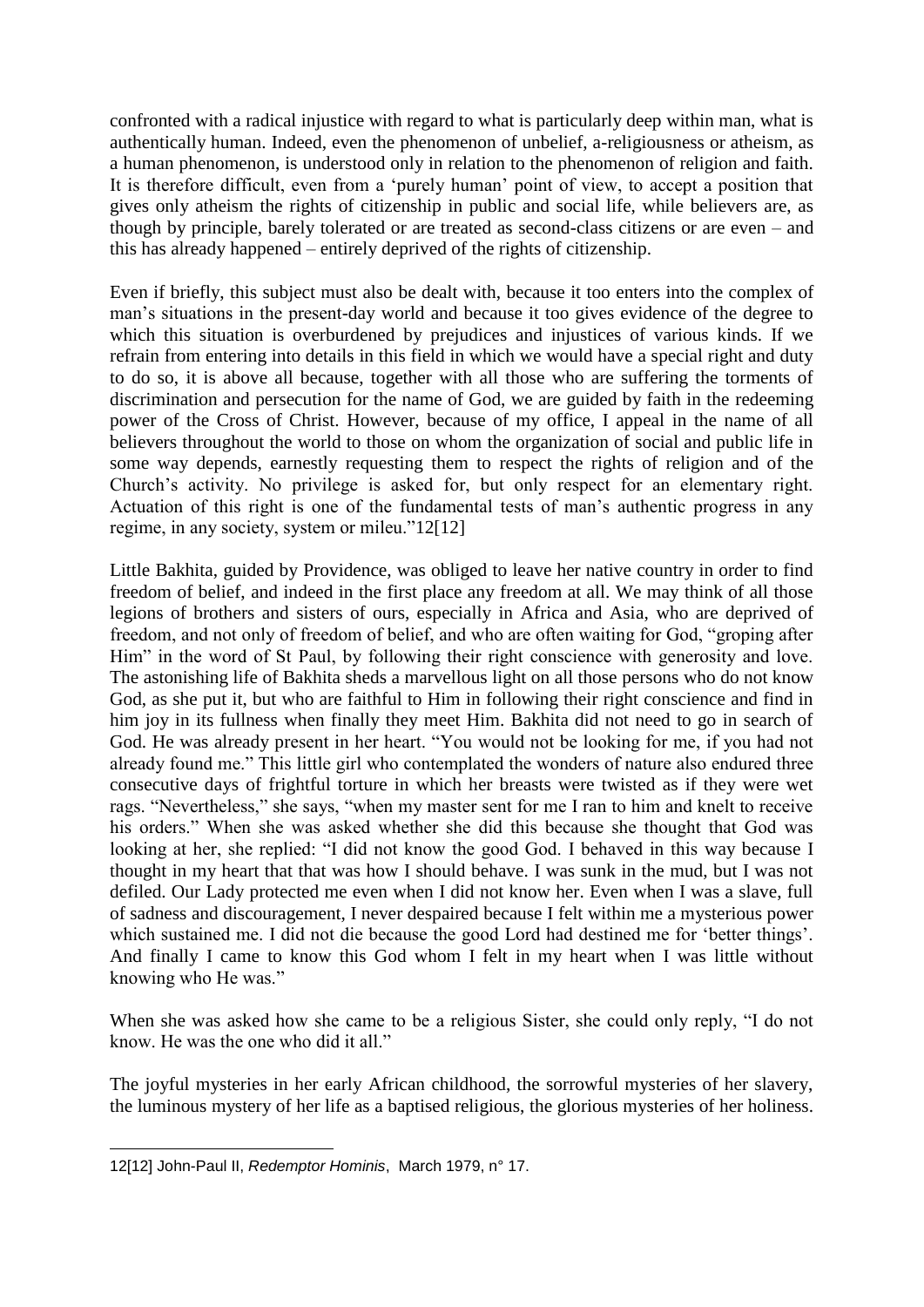Called by Christ to freedom before she even knew Him, her whole life was finally spent in making Him loved: "Be good, love the Lord, pray for these poor people who do not know Him. If you realized what an infinite grace it is to know the good Lord. Yes indeed, the Lord is good, eternal his merciful love."

Then she prayed for her family, her people, for Africa, for her country:

"O Lord, if only I could fly there to my people and preach to all of your Goodness at the top of my voice. How many souls would be drawn to you! My mother and my brother, my sister who is still a slave, all the poor, poor people of Africa. O Jesus, may they too come to know and love you."

We pray that we may share Bakhita's wonder at the marvels of creation, her uprightness of conscience, her courage in terrible trials, her joy in believing, her burning hope, her fervour in loving Christ and in bringing others to love Him. We may ask that she give us also the grace of her own simple trust in the final meeting with the Father.

"I am making my way gently towards eternity. I am taking two bags with me, one containing my sins and the other, much heavier, with the infinite merits of Jesus Christ. When I present myself before God's tribunal, I will cover my poor little suitcase with the merits of the Virgin Marty, and then I shall open the other and present the merits of Jesus. Then I shall say to the Eternal Father: 'Now, you be the judge of what you see!' I am quite sure that I shall not be sent away. Then I shall go on to St Peter and say to him: 'You can close the door, for I have come to stay.'"

What a challenge is holiness! Here was little Bakhita, the African slave-girl, and she rose to the freedom of the saints. She shows us the price and the meaning of freedom. "Freedom for what?" Georges Bernanos wondered. Bakhita answers the question: we are all called to be free in order to love with the same love both God and our brothers and sisters.

#### **Notes** :

1 Paul VI, Populorum progressio, n°20-21.

<sup>2</sup> Maria LuisA Daguino, Bakhita raconte son histoire, Maison Généralice des Sœurs Canossiennes, Rome, 1996.

Cf aussi L'Histoire de Bakhita écrite et illustrée par Augusta Curelli, Ed. du Signe, Trasbourg, 2000,

Bakhita, l'esclave qui rencontre le Christ, textes : Don Roberto Lamita, Illustrateur : Giorgio Trevisan, Ibid, 2000,

Bakhita, inchiesta suuna sancta par il 2000, Roberto Italo Zanini, San Paolo, Turin, 2000.

<sup>3</sup> Cf. Conférence des Evêques de France, Lourdes 1999. Chercheurs du Christ, Centurion, Cerf, Fleurus-Mame, 1999, Témoignage de Monseigneur Zubeir Wako, Archevêque de Khartoum, Soudan, samedi 6 novembre 1999, p.95-105.

 $<sup>4</sup>$  Luc, 23, 34</sup>

<sup>5</sup> Saint Augustin, Confessions, Prologue, I, 1, éd. Lucien Jerphagnon, coll. « Bibliothèque de la Pléiade », Gallimard, 1998, p.781.